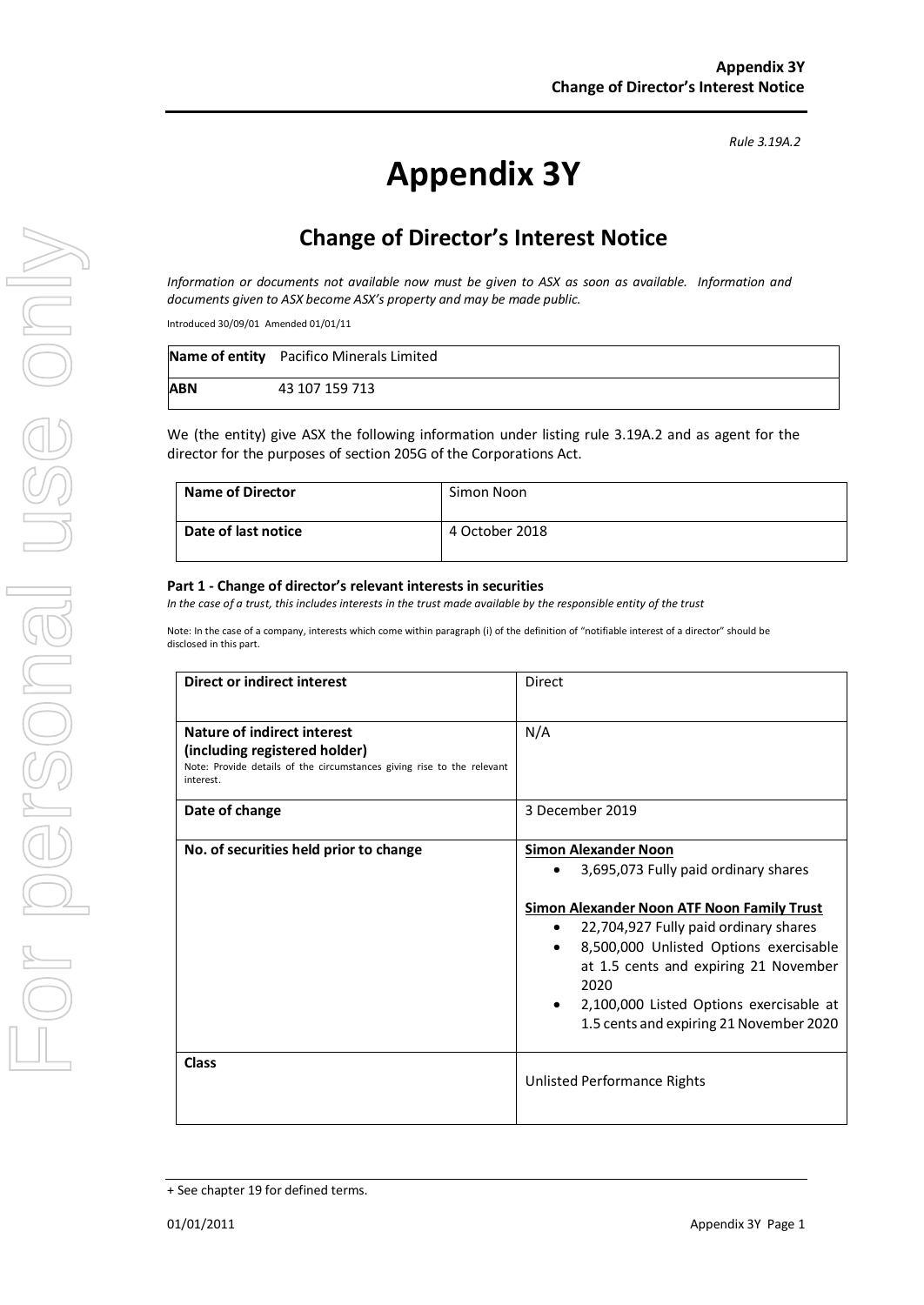| <b>Number acquired</b><br><b>Number disposed</b>                                                                                                    | 12,000,000 Unlisted Class "A" Performance<br>a)<br>Rights<br>12,000,000 Unlisted Class "B" Performance<br>b)<br>Rights<br>12,000,000 Unlisted Class "C" Performance<br>c)<br>Rights<br>(all expiring 30 June 2022)<br>N/A                                                                                                                                                                                                                                                                                                                                                    |  |
|-----------------------------------------------------------------------------------------------------------------------------------------------------|------------------------------------------------------------------------------------------------------------------------------------------------------------------------------------------------------------------------------------------------------------------------------------------------------------------------------------------------------------------------------------------------------------------------------------------------------------------------------------------------------------------------------------------------------------------------------|--|
|                                                                                                                                                     |                                                                                                                                                                                                                                                                                                                                                                                                                                                                                                                                                                              |  |
| Value/Consideration<br>Note: If consideration is non-cash, provide details and estimated valuation                                                  | a), (b) and (c)----- Nil                                                                                                                                                                                                                                                                                                                                                                                                                                                                                                                                                     |  |
| No. of securities held after change                                                                                                                 | <b>Simon Alexander Noon</b>                                                                                                                                                                                                                                                                                                                                                                                                                                                                                                                                                  |  |
|                                                                                                                                                     | 3,695,073 Fully paid ordinary shares<br><b>Simon Alexander Noon ATF Noon Family Trust</b><br>22,704,927 Fully paid ordinary shares<br>$\bullet$<br>8,500,000 Unlisted Options exercisable<br>٠<br>at 1.5 cents and expiring 21 November<br>2020<br>2,100,000 Listed Options exercisable at<br>1.5 cents and expiring 21 November 2020<br>12,000,000 Unlisted Class "A"<br>Performance Rights expiring 30 June 2022<br>12,000,000 Unlisted Class "B"<br>Performance Rights expiring 30 June 2022<br>12,000,000 Unlisted Class "C"<br>Performance Rights expiring 30 June 2022 |  |
| Nature of change                                                                                                                                    | Performance rights issued pursuant to                                                                                                                                                                                                                                                                                                                                                                                                                                                                                                                                        |  |
| Example: on-market trade, off-market trade, exercise of options, issue of<br>securities under dividend reinvestment plan, participation in buy-back | resolutions 6a - 6d being passed at the AGM of<br>the Company held on 29 November 2019.                                                                                                                                                                                                                                                                                                                                                                                                                                                                                      |  |

### **Part 2 – Change of director's interests in contracts**

Note: In the case of a company, interests which come within paragraph (ii) of the definition of "notifiable interest of a director" should be disclosed in this part.

| <b>Detail of contract</b>                                                                                                                                                   | N/A |
|-----------------------------------------------------------------------------------------------------------------------------------------------------------------------------|-----|
| <b>Nature of interest</b>                                                                                                                                                   | N/A |
| Name of registered holder<br>(if issued securities)                                                                                                                         | N/A |
| Date of change                                                                                                                                                              | N/A |
| No. and class of securities to which<br>interest related prior to change<br>Note: Details are only required for a contract in relation<br>to which the interest has changed | N/A |

<sup>+</sup> See chapter 19 for defined terms.